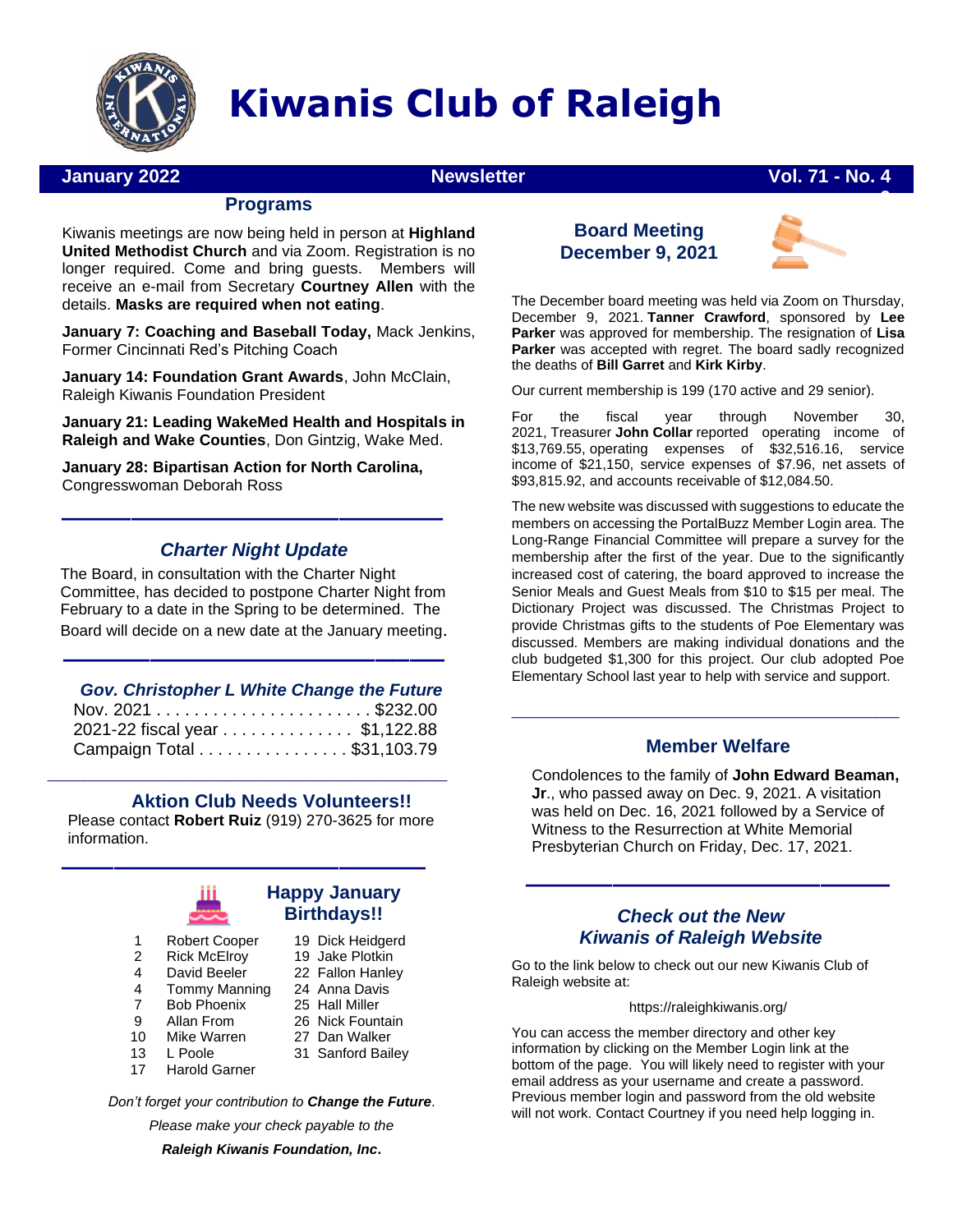## **New Member Spotlight**

Cynthia Ball is a native North Carolinian who grew up with 3 sisters in Franklinton, NC. She attended UNC-Greensboro on a full academic scholarship, continuing her education with an MBA from VCU and doctoral coursework in Organizational and Human Resources Development at NC State. In her early career, Cynthia worked in development with Peace University and NC State.



Making a career change, Cynthia became certified as a mediator and group facilitator, and she continues to conduct mediations for the NC Industrial Commission and the Superior Courts.

She currently serves the people of House District 49 as a member of the NC House of Representatives. As a member of the House, she tries to work with other members to find common ground and establish public policies that help all people of NC.

Cynthia is very proud of her husband, Dr. David Aspnes, who serves as Distinguished University Professor of Physics at NC State. He is a member of the Nat'l Academy of Sciences and the Nat'l Academy of Inventors. They have 3 children and 6 grandchildren who unfortunately live too far away to see them as often as they would like (one as far away as Germany).

Among their charitable activities, they are advocates for animal rescue and adoption, with many rescues and adoptions ending up in their home over the years.

She is pleased to be a part of Kiwanis Raleigh and to work with other members to be of service to children in our community. Cynthia's sponsor is John Alexander.

L. Tanner Crawford is our newest Kiawanian, approved for membership at the December 9th Board Meeting. Tanner became interested in Raleigh Kiwanis when his colleague and sponsor,



Lee Parker served as President and decided

.

that now was a good time to get involved. Tanner works with Lee, and others, as a Portfolio Manager and Investment Analyst at Triangle Wealth Management.

Tanner is a native of the Triangle region having grown up in Durham, where he graduated from Jordan High School. He then moved on to graduate from UNC Chapel Hill and now lives in Raleigh. He and his wife, Meredith, lead a very busy life with 3 boys all enrolled at St. David's. They are also active members of Christ Church.

Tanner is an avid outdoorsman with a love of hunting, fishing and snow skiing! He is also a huge fan of his alma mater, UNC-Chapel Hill.

As a father of 3 boys, Tanner is excited about the opportunity being a Kiwanian will provide him to make a contribution through service to children and our community as whole. Lee Parker is Tanner's sponsor.

Ron Margo was born in Montreal, studied to be an Engineer and ended up in Sales and Marketing of manufacturing machinery. He and his wife, Brenda, an American, met and married in Canada and



eventually settled in Green Bay, Wisconsin. Ron retired from his Sales and Marketing work and became a financial advisor in 2004, with Edward Jones and then Northwestern Mutual Financial Services. He then retired again in 2010.

Ron and Brenda moved to Raleigh in 2011 for, dah, the weather! He is happily retired with 4 kids and 7 grandkids.

Ron was very active with the Green Bay Kiwanis Club from 2003 to 2011, serving in many leadership roles, including the role of President. Ron is an active volunteer mentoring entrepreneurs via SCORE and is joining Kiwanis Raleigh to

help children in need. Ron's sponsor is Chris White.



Kathy Morris grew up in Hendersonville, NC. She graduated from NC State with a degree in Business and Accounting settling in Raleigh after graduation.

She later earned her MBA from Duke. She retired from a successful, 42-year career with Gregory Poole Equipment Company in March of 2021, where she served as CFO for 25 years, retiring as CFO and EVP.

Kathy has 3 children and 5 grandchildren and loves traveling, particularly with 2 of her grandchildren. They have accompanied her on trips to Africa, the Galapagos, a catamaran cruise around the Greek Isles, NYC and St. Martin.

She is a long-time golfer and, in retirement, in addition to traveling, enjoys playing pickle ball, walking for exercise and reading! Kathy's sponsor is Gwen Vass,

#### **Aktion Club Rings the Bell for the Salvation Army**

––––––––––––––––––––

Aktion Club members, Erin, Jeff, Jeffrey, Richard and Patrick rang the Salvation Army bell at the Walmart on Glenwood Avenue on Saturday, Dec 4<sup>th</sup> from 9:00 to 12:00

Thanks to **Stacey Askew, Ty Hartwell, Lisa Parker** and **Robert Ruiz** for serving a volunteer leaders.





Special thanks to Lisa and Lee Farker for hosting the Aktion Club Christmas party in their home after the bellringing. A good time was had by all!!

## *Kiwanis Raleigh Steps Up for Poe Elementary Student*

––––––––––––––––––––

The Kiwanis Club of Raleigh adopted Poe elementary as our Adopt-A-School at the end of 2020. During the pandemic, schools like Poe have been hit especially hard with students experiencing housing insecurity, food insecurity, and other obstacles that impact learning. There were 90 students at Poe Elementary that had extreme levels of need and, without assistance from Kiwanis, would not have had the funds for toys and other Christmas gifts.

Recognizing the need, our Adopt-a-School committee advocated for soliciting funds to provide these 90 students with \$50 gift cards to Walmart so that their families could go and pick out whatever Christmas gifts that the child wanted. Dick & Linda Heidgerd personally purchased the gift cards with the funds raised by the generous donations of our Kiwanians and we reached our goal of \$4500. The gift cards were presented to the principal who gave them to the 90 students. The students were overjoyed!!!